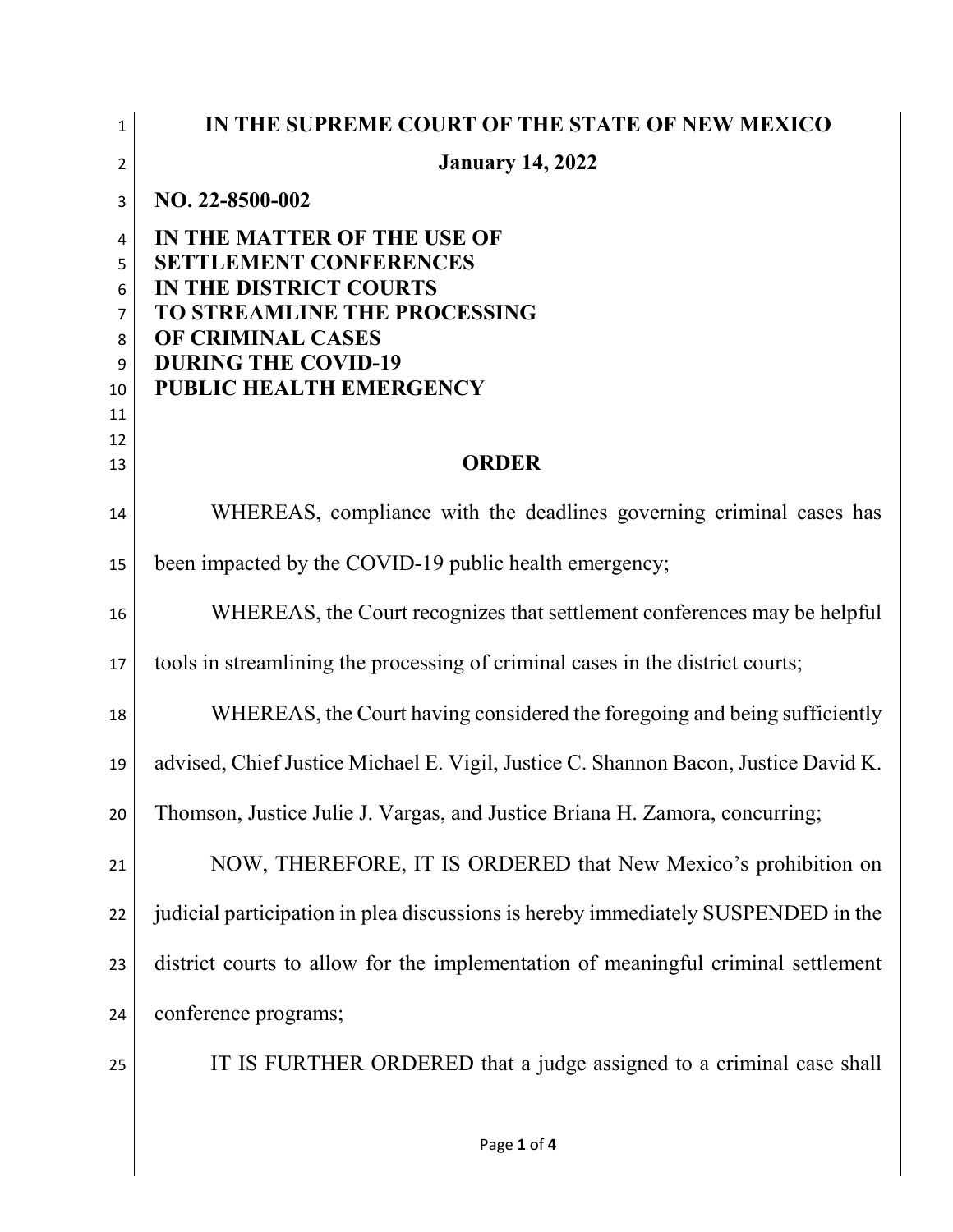have the authority to assign another judge or judge pro tempore (settlement judge) 2 to participate in a settlement conference to assist the parties in resolving the case in 3 a manner that serves the interests of justice, provided that the judge who presides over any phase of the criminal case shall not participate in plea discussions pertaining to that criminal case;

 IT IS FURTHER ORDERED that prior to a case being assigned to a settlement judge, the judge assigned to the case shall ensure that the parties have had a meaningful opportunity to engage in discovery. To that end, each judicial district may set a deadline by which all written discovery must be completed before the date 10 of the scheduled settlement conference. Each judicial district may impose a deadline for written discovery that makes sense for that district, such as fifteen days or ten days prior to the scheduled settlement conference;

 IT IS FURTHER ORDERED that amendments to Rule 5-304 NMRA shall be PROVISIONALLY APPROVED until further order of the Court, to allow for judicial participation in plea discussions consistent with this order;

 IT IS FURTHER ORDERED that a criminal settlement conference program adopted in any judicial district shall adhere to the following non-exhaustive list of guidelines:

 1. Counsel for the prosecution and defense—each with full authority to act in all matters pertaining to the settlement conference and being prepared to 21 engage in negotiations—shall appear at the settlement conference either in person at 22 the courthouse or virtually, as ordered by the settlement judge.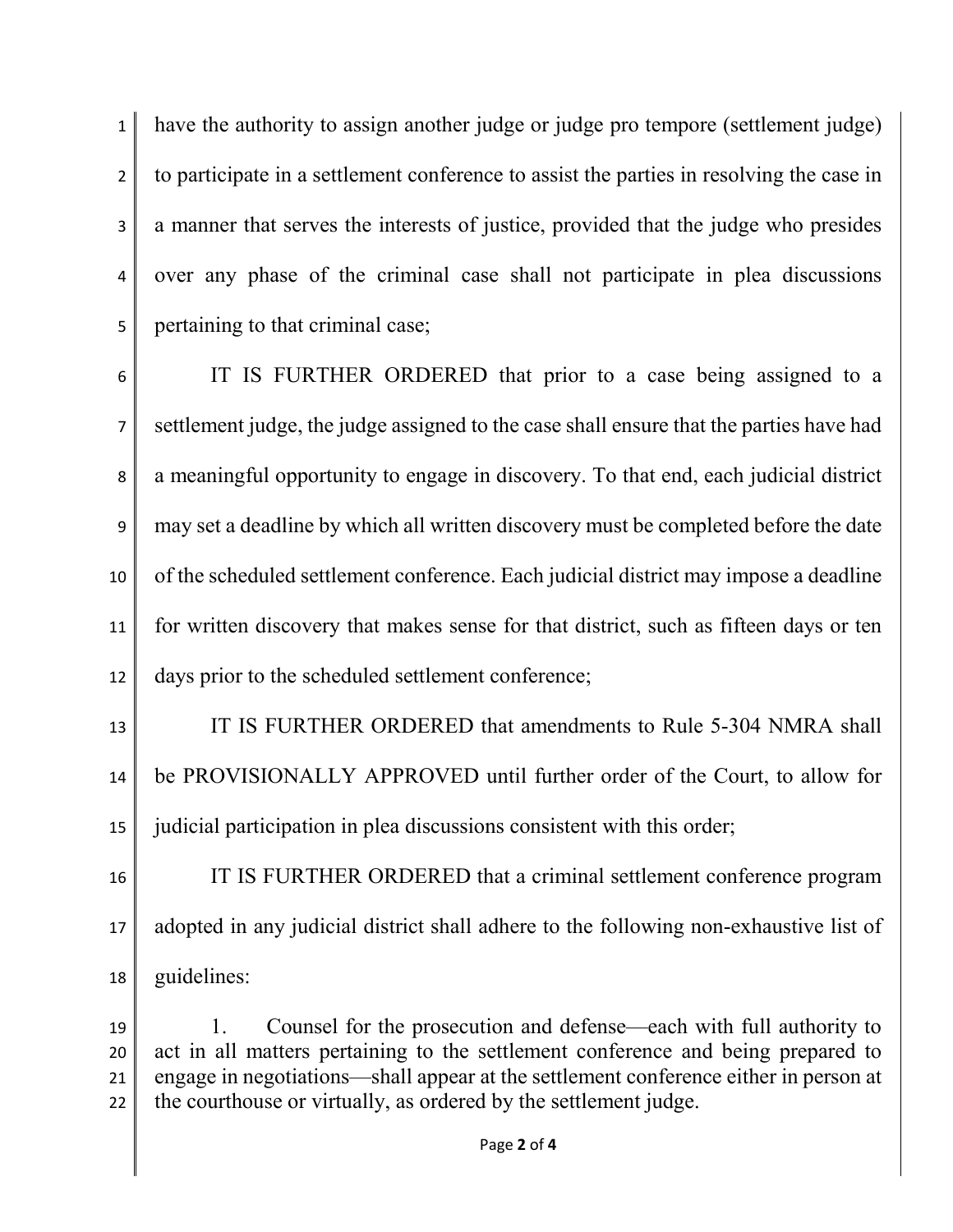2 2. The defendant need not appear at the settlement conference, but must be available for consultation with defense counsel. Defendants who are not in 4 custody may appear or consult with counsel in person at the courthouse, or virtually. Defendants who are in custody shall appear or consult with counsel remotely from 6 the detention facility via videoconference.

 

8 3. The settlement conference shall not be recorded.

 4. The State is not required to make a plea offer and the defendant is not 11 required to accept a plea offer. If the State does not intend to offer a plea and has 12 knowledge of this prior to the scheduled settlement conference, then the State must notify the judge assigned to the case and opposing counsel in writing at least five (5) days prior to the scheduled settlement conference. Upon notice that the State does not intend to offer a plea, the judge assigned to the case shall vacate the settlement 16 conference, set the case for trial, and issue a scheduling order.

 5. The settlement judge, parties, and attorneys shall not communicate any of the substance of the plea discussions to a judge who is presiding or will be presiding over any phase of the criminal case, or to any other person.

 22 6. No statement made by a participant in the settlement conference shall be admissible at the trial of a defendant in the case.

 7. Unless otherwise agreed to by the parties, if plea discussions result in a 26 tentative plea agreement, the settlement judge shall not take the plea, but shall return 27 the case to the assigned judge to accept or reject the plea.

 8. If plea discussions do not result in a plea agreement, the case must be returned to the assigned judge for further proceedings.

IT IS SO ORDERED.